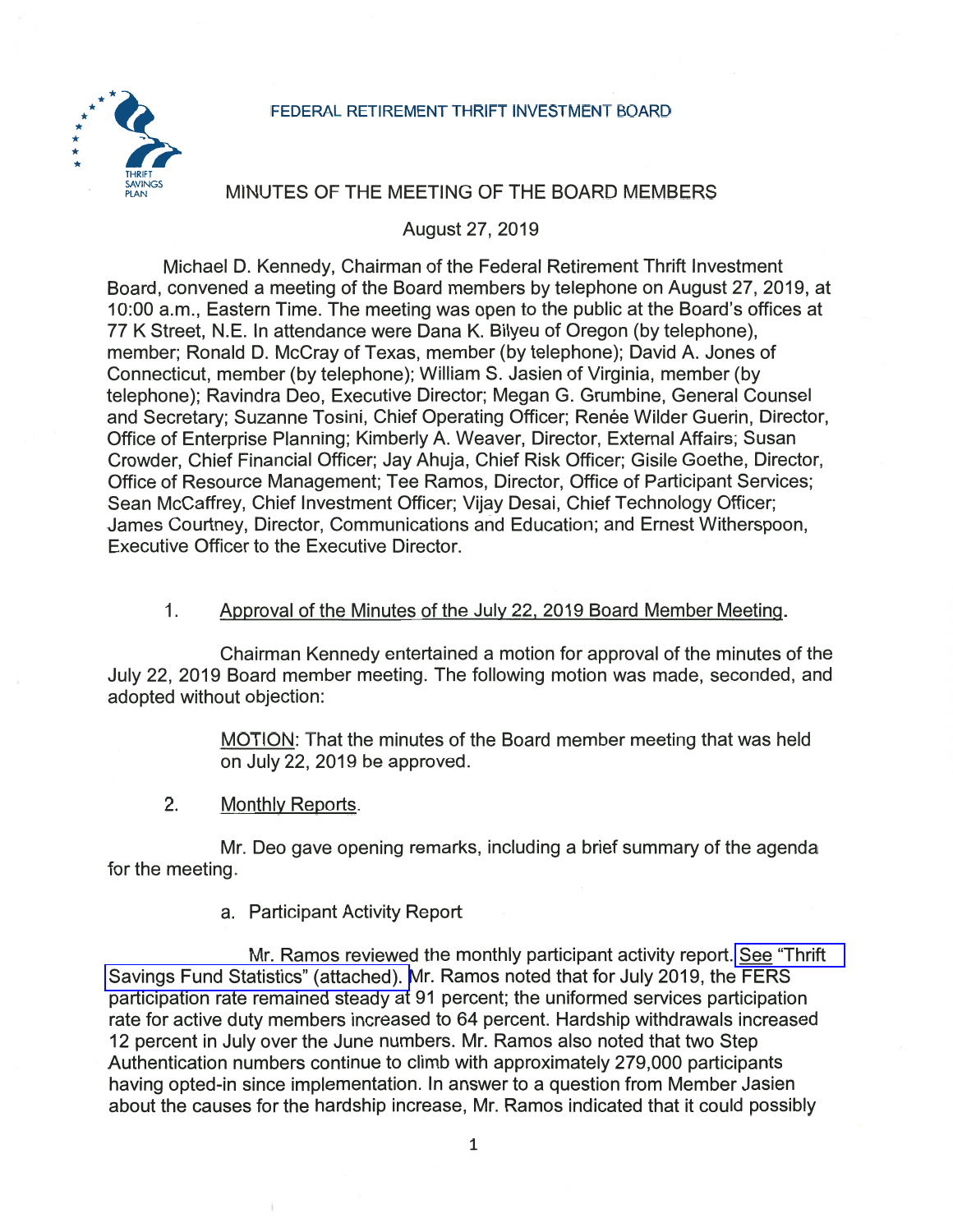be attributed to recent flooding events.

b. Investment Performance

Mr. McCaffrey reviewed the monthly investment performance report. See "July 2019 Performance Review – G, F, C, S, I, and L Funds" (attached). Mr. McCaffrey noted that for the month, BlackRock's performance for the F, C, and S Funds were in line with indices, while its performance for the I Fund was behind the benchmark by 82 basis points primarily due to a fair value event that occurred on the last business day in July.

For the year to date, BlackRock's performance for the F, C, S Funds were in line with indices, while the I Fund is was behind the benchmark by 52 basis points primarily due to the July fair value event.

Mr. McCaffrey noted that the Federal Reserve cut its target short-term interest rate in July. Stock prices increased primarily due to increases in corporate earnings. Mr. McCaffrey reported that for the month of July through Monday's close. the C and S Funds reported gains; the I Fund reported losses primarily due to the strength of the U.S. Dollar; the F Fund reported slight gains primarily due to long-term interest rates remaining steady; and all of the L Funds reported positive gains.

Finally, Mr. McCaffrey reported that for the month of July through Monday's close, U.S. Stocks are down. The C Fund is down 3.24 percent; the S Fund is down 5.38 percent; the I Fund is down 3.19 percent; and the F Fund is up 2.27 percent.

c. Legislative Report

Ms. Weaver reported that on August 23, 2019, the Board received a letter from Senators Marco Rubio and Jeanne Shaheen, members of the Senate Committee on Foreign Relations, requesting that the Board reverse its November 2017 decision to change the Thrift Savings Plan's International Stock Fund (TSP's I Fund) to mirror the MSCI All Country World ex-U.S. Investable Market Index (ACWI ex-US IMI) because the fund invests in China-based companies. Ms. Weaver stated that the request was being reviewed by the Board.

Chairman Kennedy re-iterated that the Board was carefully reviewing the issue and will respond accordingly.

- 3. **Quarterly Reports.** 
	- a. Metrics

Ms. Dorothy De Luz of the Office of Enterprise Planning presented the FY 2019 Third Quarter Key Performance Indicator Results. See "FY 2019 Third Quarter Key Performance Indicator Results" (attached). Ms. De Luz reported that on April 16, 2019, a server configuration issue effected participant account information; the issue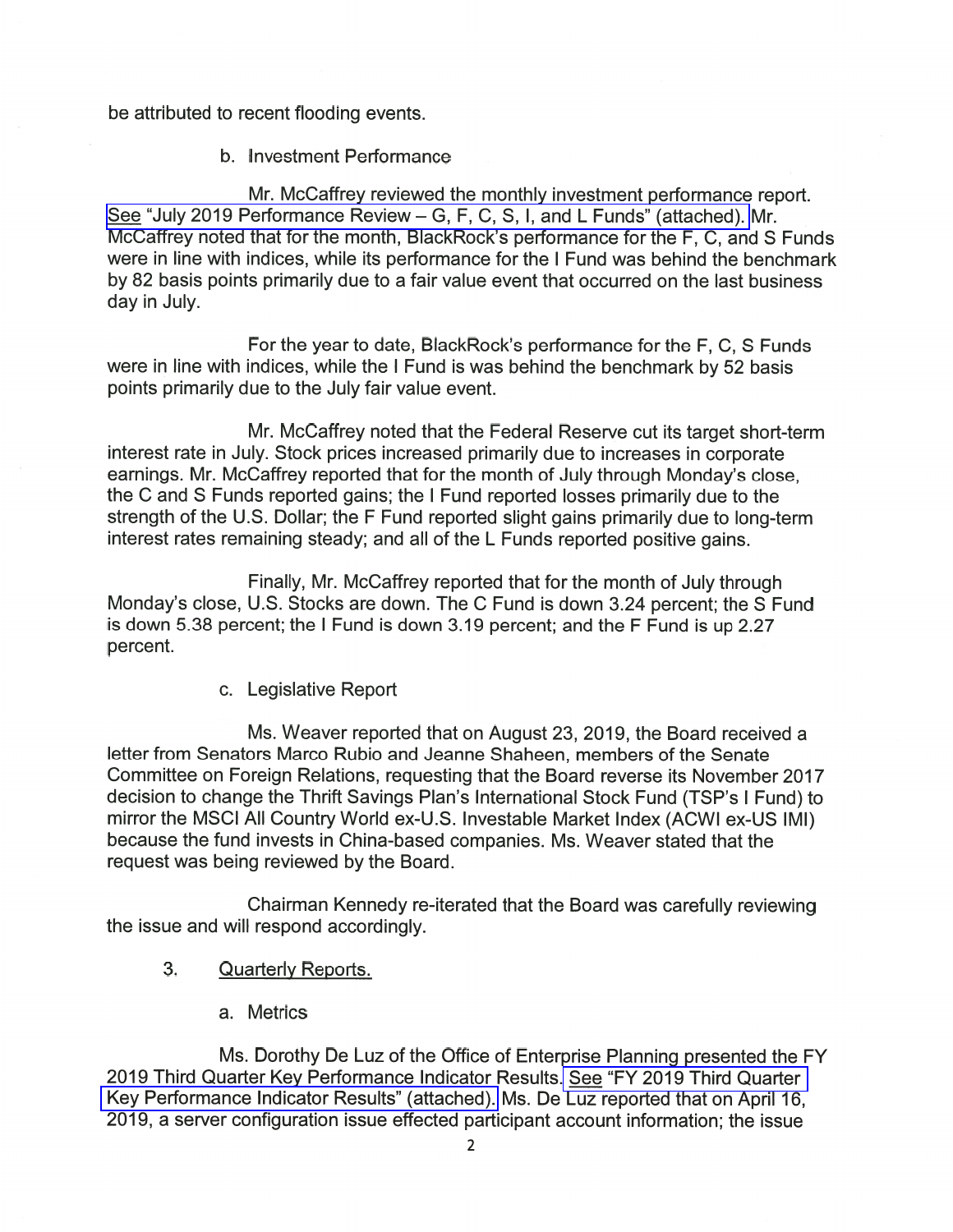### was resolved the same day.

Ms. De Luz stated that on May 20, 2019, there was an issue with the CAMI system which caused a delay in the submission of the electronic orders for daily investments. The issue was quickly resolved and the daily investments were performed at 2:38 PM. None of the actual investments were impacted. Ms. De Luz also stated that on May 16, 2019, the Agency had to process investments via phone and fax due to network issues at the Department of Treasury; however, the daily investment was completed; and the actual investment was not impacted.

Ms. De Luz reported that the FERS Full Matching Contributions continue to fall short of the desired target; however, it remains over 10 percentage points higher than industry average. The automatic enrollment at 5 percent project is underway and scheduled for completion in September 2020. And the BRS Participation Rate experienced a small increase but continued to fall short of the target.

#### $\overline{4}$ . **Audit Update.**

Mr. Brack Boone of the Office of Enterprise Risk Management provided an update of the Agency's EBSA Audit Reports. See "EBSA Audit Reports" (Attached). Mr. Boone presented updates for the Lifecycle Funds Process Audit, Participant Website Controls Audit, and Systems Enhancement and Software Change Controls Audit.

Mr. Boone stated that the Lifecycle Fund Process Audit report was issued on June 14, 2019. The audit resulted in closure of 14 prior year findings and the issuance of one new finding.

Mr. Boone reported that the Participant Website Controls Audit report was issued on June 27, 2019. The audit resulted in closure of five prior year findings, and the issuance of six new findings. Three findings from EBSA's 2017 audit remain open. Mr. Boone noted that the Agency non-concurred on five of EBSA's findings relating to the Participant Website Controls Audit.

Mr. Boone further stated that the Systems Enhancement and Software Change Controls Audit report issued on June 7, 2019. The audit resulted in closure of six findings and issuance of 13 new findings. Ten findings from EBSA's 2017 audit remain. Mr. Boon noted that the Agency non-concurred on two of EBSA's findings relating to the Systems Enhancement and Software Change Controls Audit.

#### 5. **Additional Withdrawals Project Update.**

Tanner Nohe of the Office of Enterprise Planning presented an update on the Additional Withdrawals Project. See "FRTIB Additional Withdrawals Project" (attached). Mr. Nohe reported that Phase 1 and 2 were deployed, but not yet active.